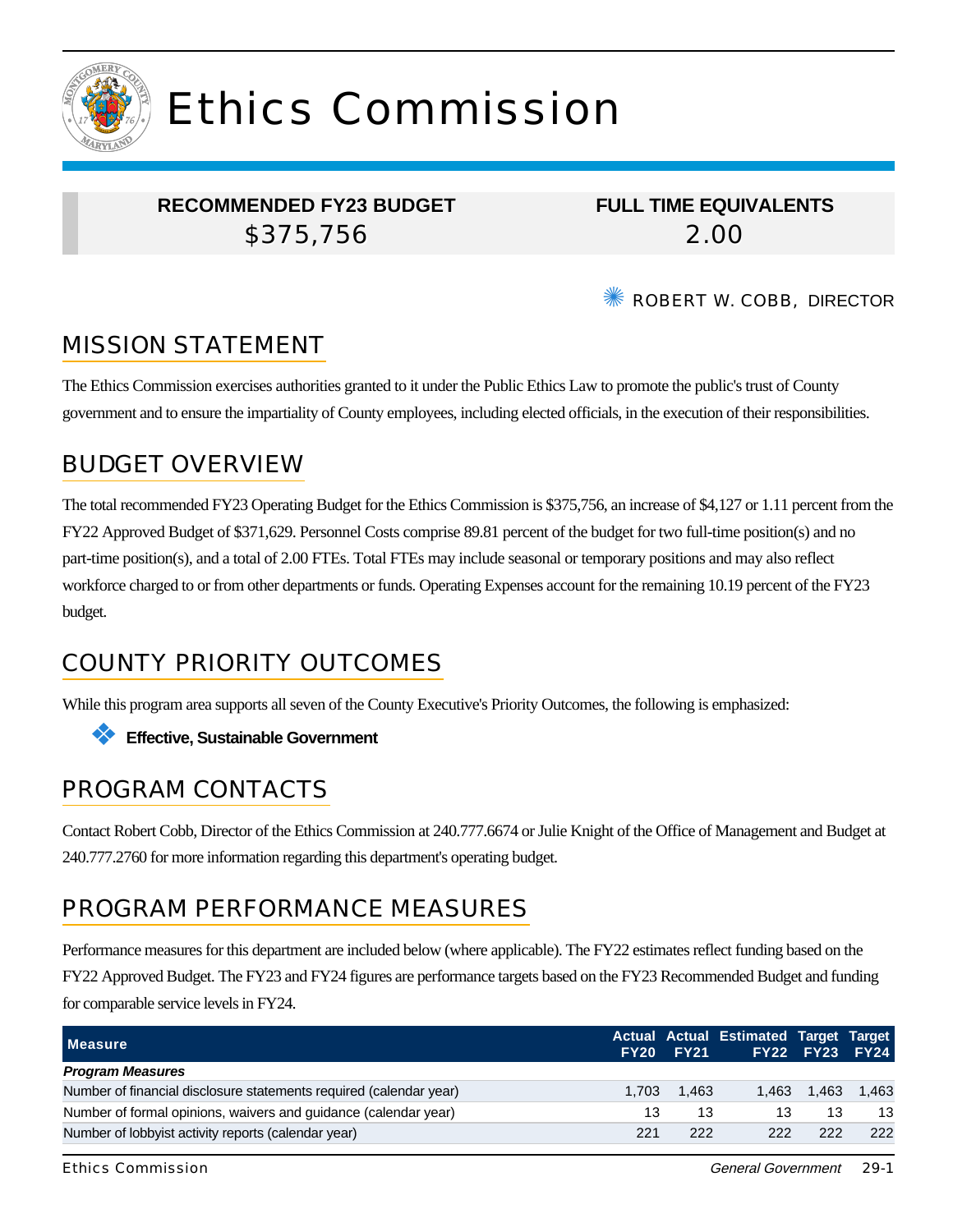| <b>Measure</b>                                                                                                      | <b>FY20</b> | <b>FY21</b> | Actual Actual Estimated Target Target | <b>FY22 FY23 FY24</b> |     |
|---------------------------------------------------------------------------------------------------------------------|-------------|-------------|---------------------------------------|-----------------------|-----|
| Number of lobbyists registered (calendar year)                                                                      | 148         | 130         | 130                                   | 130                   | 130 |
| Number of outside employment requests processed (calendar year)                                                     | 1.125       | 768         | 768                                   | 768                   | 768 |
| Percentage of Executive Branch public financial disclosure filers in compliance with ethics<br>training requirement | 99%         | 99%         | 99%                                   | 99%                   | 99% |

# PROGRAM DESCRIPTIONS

#### ✺ Ethics Program Compliance

Financial Disclosure: The Public Ethics Law requires filing of financial disclosure reports by certain County employees. The Ethics Commission administers the electronic filing system for reporting and coordinates with the Office of Human Resources and all County agencies regarding the status of filers. It resolves all anomalous circumstances and questions from filers that routinely arise associated with the filing of financial disclosure reports and the system designed for that purpose.

Outside Employment: The Public Ethics Law requires that County employees obtain approval from the Ethics Commission prior to engaging in any employment other than County employment. The Ethics Commission administers an online process pursuant to which requests are made and reviewed by the employee's agency. The Ethics Commission staff prepares all requests for consideration by the Ethics Commission, including obtaining additional information from requestors and County agencies and conducting preliminary legal analysis of requests. The Ethics Commission approves requests, as appropriate, setting conditions on approval as necessary to ensure compliance with ethics requirements, and staff notifies requestors by letter of the disposition of requests. The Ethics Commission publishes and updates approved outside employment information required to be made public by the Public Ethics Law.

Lobbying: The Public Ethics Law requires certain persons who spend or receive over \$500 to communicate with County officials and employees to register as lobbyists and to file semi-annual activity reports with the Ethics Commission. Annual registration fees are required and are paid to the Ethics Commission and processed and deposited in the General Fund. The Ethics Commission publishes and updates information required to be made public by the Public Ethics Law.

Complaints, Investigations, and Hearings: Pursuant to the Public Ethics Laws, the Ethics Commission receives complaints and, as appropriate, conducts investigations, and/or hearings; makes findings; and imposes sanctions and penalties, if warranted. Advisory Opinions, Waivers, and Advice: In accordance with the Public Ethics Law, the Ethics Commission answers inquiries on the application of the Public Ethics Law, publishes opinions, and grants waivers of Ethics Law requirements, as appropriate.

Education: The Ethics Commission conducts public education and other information programs regarding the Public Ethics Law.

Legislative and Regulatory: The Ethics Commission recommends and prepares new ethics legislation and regulations.

Coordination and Outreach: The Staff of the Ethics Commission coordinates with the Office of the County Attorney and the Office of the Inspector General as necessary on legal and investigative matters. The staff also serves as the principal public resource on the County's Ethics Laws, including managing a website that reflects Ethics Commission programs, activities, and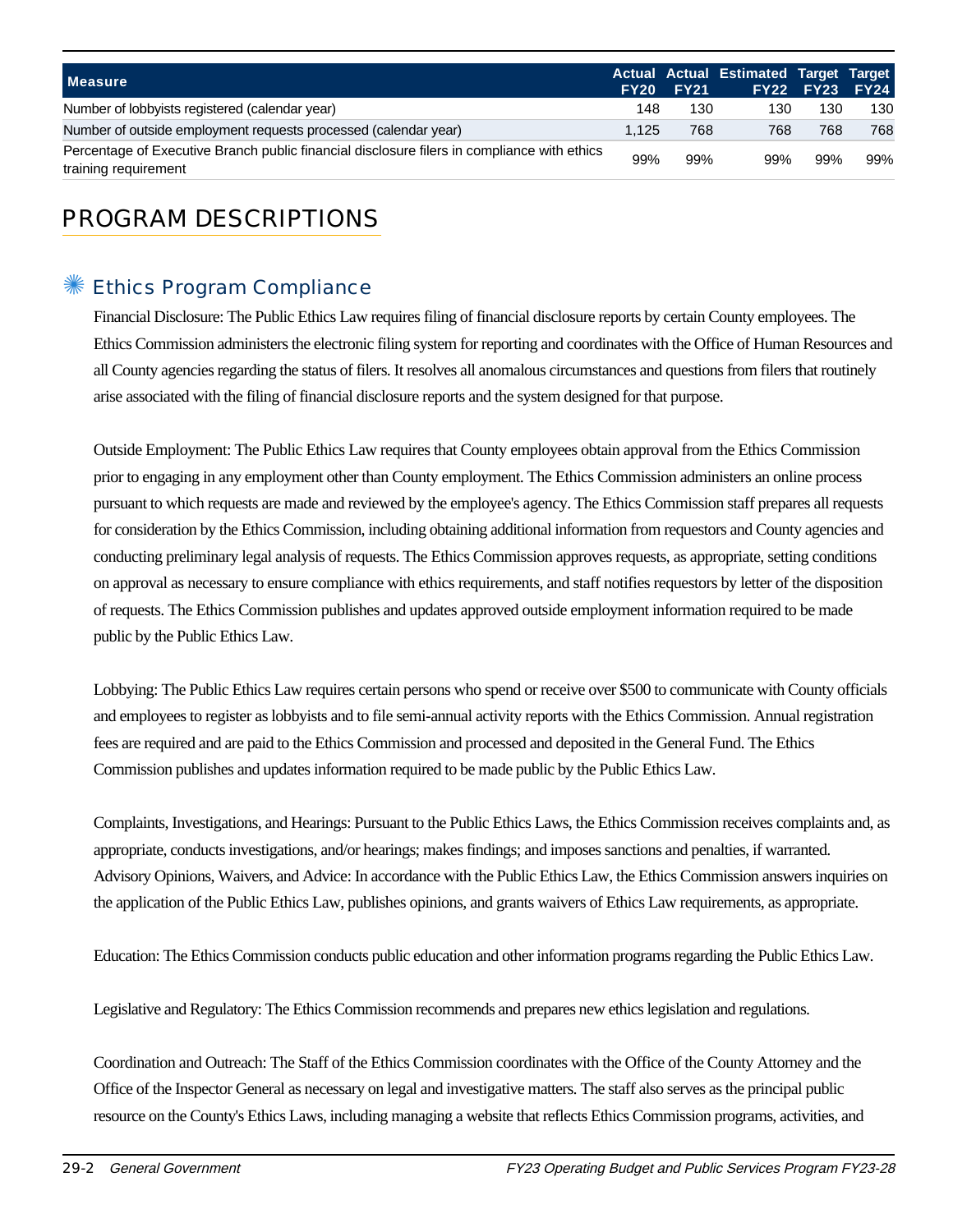publications such as annual reports, approvals of outside employment requests, lobbying data, and waivers and opinions.

Administration: The staff of the Ethics Commission is responsible for ensuring that Ethics Commission meetings are conducted in accordance with the Open Meetings Act and other applicable law. The Ethics Commission members are informed and advised as to all material matters under their jurisdiction.

#### BUDGET SUMMARY

|                                            | <b>Actual</b><br><b>FY21</b> | <b>Budget</b><br><b>FY22</b> | <b>Estimate</b><br><b>FY22</b> | <b>Recommended</b><br><b>FY23</b> | %Chg<br><b>Bud/Rec</b> |
|--------------------------------------------|------------------------------|------------------------------|--------------------------------|-----------------------------------|------------------------|
| <b>COUNTY GENERAL FUND</b>                 |                              |                              |                                |                                   |                        |
| <b>EXPENDITURES</b>                        |                              |                              |                                |                                   |                        |
| Salaries and Wages                         | 264,808                      | 271,330                      | 276,322                        | 274,459                           | 1.2%                   |
| <b>Employee Benefits</b>                   | 58,964                       | 62,040                       | 57,325                         | 63,003                            | 1.6%                   |
| <b>County General Fund Personnel Costs</b> | 323,772                      | 333,370                      | 333,647                        | 337,462                           | 1.2%                   |
| <b>Operating Expenses</b>                  | 536                          | 38,259                       | 38,259                         | 38,294                            | 0.1%                   |
| <b>County General Fund Expenditures</b>    | 324,308                      | 371,629                      | 371,906                        | 375,756                           | 1.1%                   |
| PERSONNEL                                  |                              |                              |                                |                                   |                        |
| Full-Time                                  | $\overline{2}$               | $\overline{2}$               | 2                              | $\overline{2}$                    |                        |
| Part-Time                                  | 0                            | 0                            | 0                              | $\mathbf 0$                       |                        |
| <b>FTEs</b>                                | 2.00                         | 2.00                         | 2.00                           | 2.00                              |                        |
| <b>REVENUES</b>                            |                              |                              |                                |                                   |                        |
| Miscellaneous Revenues                     | 39,246                       | 20,000                       | 20,000                         | 20,000                            |                        |
| <b>County General Fund Revenues</b>        | 39,246                       | 20,000                       | 20,000                         | 20,000                            |                        |

#### FY23 RECOMMENDED CHANGES

|                                                             |                                    | <b>Expenditures</b> | <b>FTEs</b> |
|-------------------------------------------------------------|------------------------------------|---------------------|-------------|
| <b>COUNTY GENERAL FUND</b>                                  |                                    |                     |             |
|                                                             | <b>FY22 ORIGINAL APPROPRIATION</b> | 371,629             | 2.00        |
| <b>Other Adjustments (with no service impacts)</b>          |                                    |                     |             |
| Increase Cost: Annualization of FY22 Compensation Increases |                                    | 4,234               | 0.00        |
| Increase Cost: FY23 Compensation Adjustment                 |                                    | 2,155               | 0.00        |
| Increase Cost: Retirement Adjustment                        |                                    | 2,001               | 0.00        |
| Increase Cost: Printing and Mail Adjustment                 |                                    | 35                  | 0.00        |
| Decrease Cost: Annualization of FY22 Personnel Costs        |                                    | (4,298)             | 0.00        |
|                                                             | <b>FY23 RECOMMENDED</b>            | 375,756             | 2.00        |

#### FUNDING PARAMETER ITEMS

CE RECOMMENDED (\$000S)

| <b>Title</b> | <b>FY23</b> | <b>FY24</b> | <b>FY25 FY26</b> I | <b>FY27</b> | <b>FY28</b> |
|--------------|-------------|-------------|--------------------|-------------|-------------|
|              |             |             |                    |             |             |